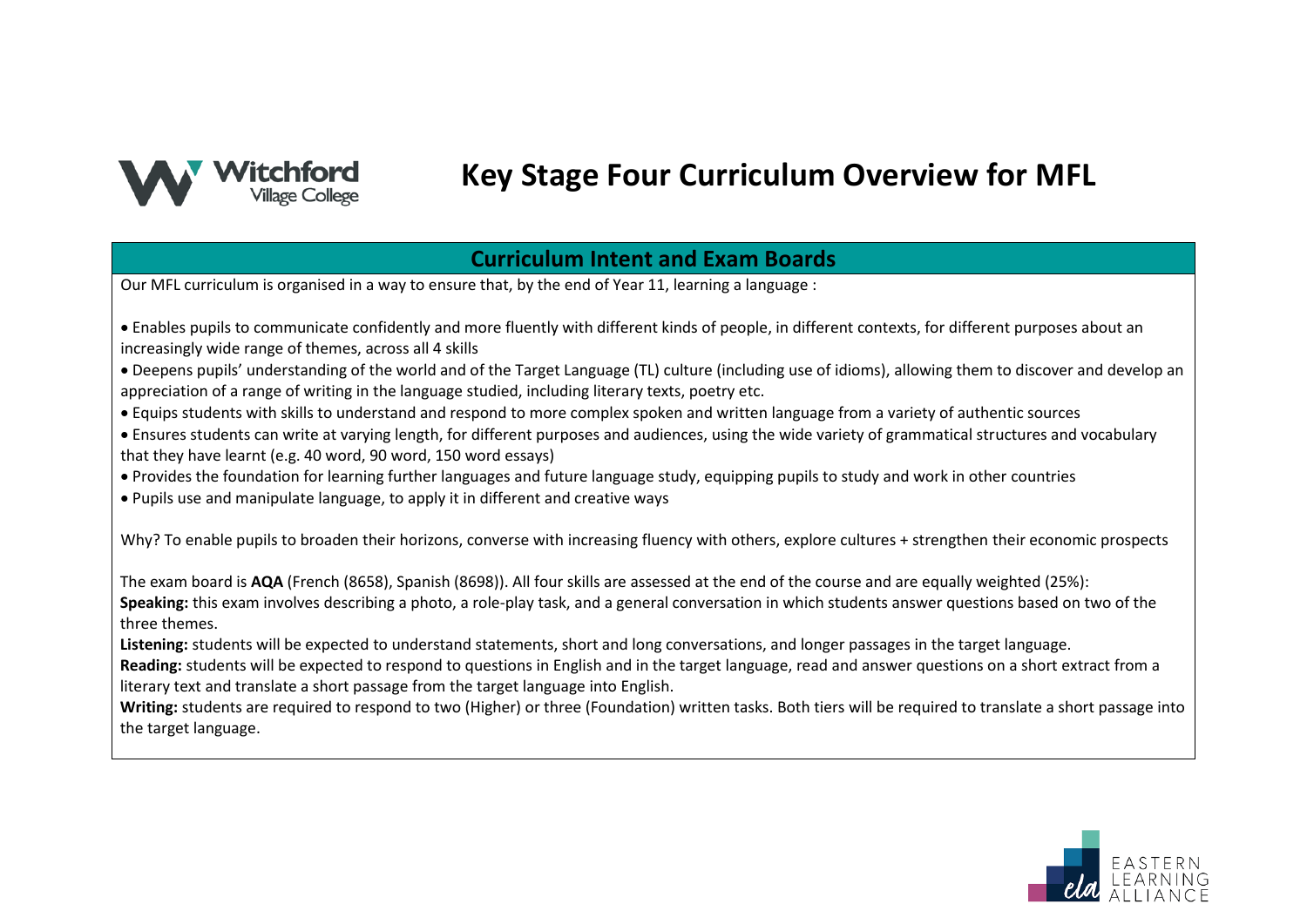#### **How does the KS4 curriculum build on that from KS3?**

The curriculum builds on prior learning at KS3 by:

- revisiting many of the same topics in greater depth and breadth, in order to deepen knowledge and increase linguistic and grammatical sophistication.
- allowing pupils to deepen their knowledge about how language works and enrich their vocabulary
- increasing pupils' independent use and understanding of extended language in a wide range of contexts
- enriching pupils' use of their mother tongue through comparison of the language and culture of another country
- encouraging pupils to manipulate language both for purpose and audience
- developing language-learning skills both for immediate use and to prepare pupils for further language study and use in school, higher education or employment.

## **What do students do with their acquired knowledge and skills?**

Students are taught to write at length and creatively about different topics. Fluency and spontaneity in spoken language is strongly encouraged. Students are taught to communicate fluently and effectively in the target language and to understand increasingly more complex language.

Students communicate with increasing confidence information on 3 themes : - identity + culture - local , national, international + global areas of interest current + future study and employment

Students reflect on the world we live in, using contexts both familiar and unfamiliar to them in their everyday lives

Students use skills acquired to adapt and create language independently and in future studies

### **How does the KS4 curriculum align to and go beyond the National Curriculum?**

The National Curriculum enables pupils to understand and communicate personal and factual information that goes beyond their immediate needs and interests, developing and justifying points of view in speech and writing, with increased spontaneity, independence and accuracy. Our curriculum takes into account the National Curriculum but we do so much more, going beyond that, increasing in breadth + depth e.g. the NC requires students to be able to identify and use tenses to convey present, past and future events. We go beyond this by studying and using for example the imperfect, conditional, pluperfect tenses with a range of pronouns, subjunctive, direct and indirect object pronouns ….

| What new knowledge are students taught? |                |                 |                |                 |  |
|-----------------------------------------|----------------|-----------------|----------------|-----------------|--|
| Term                                    | Year 10 French | Year 10 Spanish | Year 11 French | Year 11 Spanish |  |

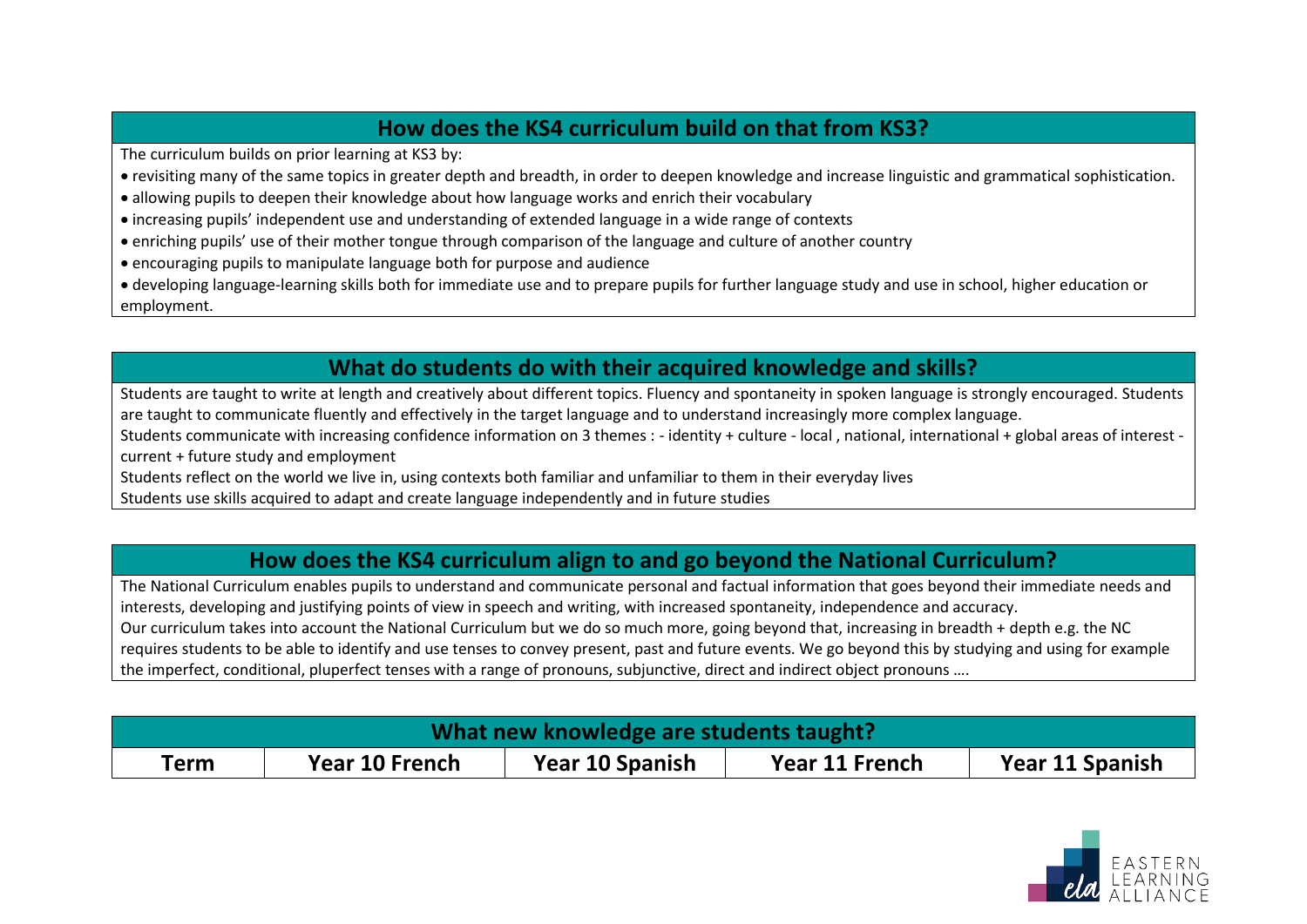| Autumn | - Talk about friends + what       | - discuss holidays + the       | -talk about your school, use       | -describe mealtimes + daily     |
|--------|-----------------------------------|--------------------------------|------------------------------------|---------------------------------|
|        | makes a good friend, use          | weather, revise present +      | pronouns il + elle -compare        | routine -talk about illnesses + |
|        | irregular verbs in present tense  | preterite tenses -say what     | school in UK + French-speaking     | injuries -talk about typical    |
|        | -talk about family relationships, | you do in the summer, use      | countries, use pronouns ils+ ells  | foods, use the passive -        |
|        | use reflexive verbs in present -  | present tense -talk about      | -discuss school rules, use il faut | compare different festivals,    |
|        | make arrangements to go out,      | holiday preferences, use       | + il est interdit de - talk about  | how to avoid the passive -      |
|        | use near future -describe a       | range of pronouns - say what   | getting the best out of school,    | describe a special day, use     |
|        | night out with friends, use       | you did on holiday, use        | use imperative -talk about a       | reflexive verbs in preterite -  |
|        | perfect tense -talk about life    | preterite tense - describe     | school exchange, use 3 time        | order in a restaurant, use      |
|        | when you were younger, use        | where you stayed, use          | frames                             | absolute superlatives - talk    |
|        | imperfect tense                   | imperfect tense - book         |                                    | about a music festival, use     |
|        |                                   | accommodation + deal with      | - discuss jobs + work              | expressions followed by the     |
|        | -talk about sport, use depuis +   | problems, use verbs with       | preferences - discuss career       | infinitive                      |
|        | present tense -talk about your    | usted -give an account of a    | choices, use "better/worse, the    |                                 |
|        | life online, use the comparative  | holiday in the past, use 3     | best, the worst" - talk about      | -talk about different jobs +    |
|        | -talk about books + reading, use  | tenses together -give          | hopes, plans + wishes,             | job preferences -talk about     |
|        | the imperfect tense (range of     | opinions about school          | understand the subjunctive -       | how you earn money, use         |
|        | pronouns) -talk about tv          | subjects -describe school      | discuss the importance of          | soler in imperfect -talk about  |
|        | programmes, use direct object     | facilities -describe school    | languages, use adverbs             | work experience, use            |
|        | pronouns (le, la, les)            | uniform + school day, use      | - apply for jobs, use direct       | preterite + imperfect           |
|        |                                   | adjectives - talk about        | object pronouns in perfect         | together -talk about the        |
|        |                                   | subjects + teachers, use       | tense-understand case studies,     | importance of learning          |
|        |                                   | comparative + superlative -    | use verbs followed by à / de       | languages, use present +        |
|        |                                   | describe your school, use      |                                    | present continuous              |
|        |                                   | negatives -talk about school   |                                    | -apply for a summer job, use    |
|        |                                   | rules + problems, use          |                                    | indirect object pronouns -      |
|        |                                   | phrases followed by infinitive |                                    | discuss gap years, revise the   |
|        |                                   | -talk about plans for a school |                                    | conditional - discuss plans for |
|        |                                   | exchange, use near future -    |                                    | the future, use subjunctive     |
|        |                                   | talk about activities +        |                                    | with cuando                     |
|        |                                   | achievements, use object       |                                    |                                 |
|        |                                   | pronouns                       |                                    |                                 |

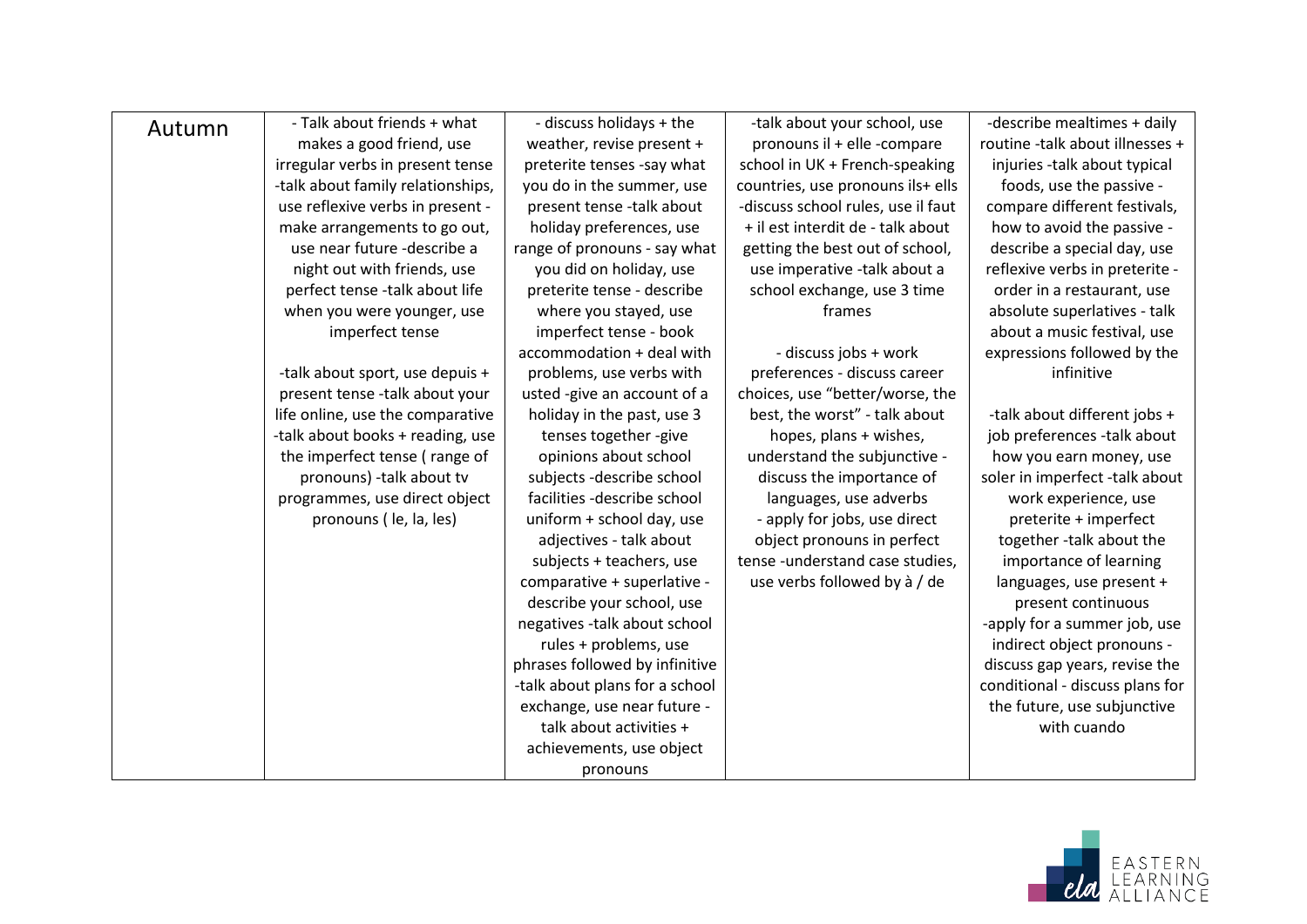| Spring | talk about where you live -        | -talk about socialising +       | -talk about what makes you tick    | describe types of houses -talk    |
|--------|------------------------------------|---------------------------------|------------------------------------|-----------------------------------|
|        | describe a region, use pronoun     | family, use verbs in present    | - discuss problems facing the      | about the environment -           |
|        | "y" -talk about a town, village    | tense - describe people, use    | world, make connections            | discuss healthy eating -          |
|        | or district, use negatives -       | adjectival agreements -talk     | between word types -talk about     | consider global issues, use       |
|        | discuss what there is to see and   | about social networks, use      | protecting the environment, use    | present subjunctive - talk        |
|        | do, ask questions using quel -     | para with infinitives -make     | modal verbs in conditional -       | about local actions, use          |
|        | discuss plans + the weather, use   | arrangements to go out, use     | discuss ethical shopping, use      | subjunctive in commands -         |
|        | future tense -describe             | present continuous              | passive - talk about               | discuss healthy lifestyles, -talk |
|        | community projects, use 3          | -talk about reading             | volunteering, use indirect object  | about international sporting      |
|        | tenses                             | preferences, use range of       | pronouns -discuss big events,      | events, use imperfect             |
|        |                                    | connectives -describe           | give arguments for + against       | continuous                        |
|        | - talk about your holidays -       | people, use ser + estar -talk   |                                    |                                   |
|        | where you normally $go + what$     | about friends + family, use     |                                    |                                   |
|        | you normally go -talk about        | range of relationship verbs     |                                    |                                   |
|        | holidays past, present + future -  |                                 |                                    |                                   |
|        | describe an ideal holiday, use     | -talk about free-time           |                                    |                                   |
|        | conditional tense -book +          | activities, use stemchanging    |                                    |                                   |
|        | review hotels, use reflexive       | verbs -talk about TV            |                                    |                                   |
|        | verbs in perfect tense -order in   | programmes + films, use         |                                    |                                   |
|        | a restaurant, use en + present     | adjectives of nationality -talk |                                    |                                   |
|        | participle -talk about travelling, | about what you usually do,      |                                    |                                   |
|        | use avant de+ infinitive - buy     | use soler + infinitive -talk    |                                    |                                   |
|        | souvenirs, use demonstrative       | about sports, use imperfect     |                                    |                                   |
|        | pronouns +adjectives -talk         | tense-talk about what's         |                                    |                                   |
|        | about holiday disasters, use       | trending, use perfect tense -   |                                    |                                   |
|        | pluperfect tense                   | discuss different types of      |                                    |                                   |
|        |                                    | entertainment, use algunos,     |                                    |                                   |
|        |                                    | ciertos, otros, muchos,         |                                    |                                   |
|        |                                    | demasiados, todos -talk         |                                    |                                   |
|        |                                    | about who inspires you, use     |                                    |                                   |
|        |                                    | range of past tenses            |                                    |                                   |
| Summer | -describe your daily life, use     | -talk about places in a town -  | -consolidation and revision of all | -consolidation and revision of    |
|        | pouvoir + devoir -talk about       | ask for + give directions -talk | 3 themes : - identity + culture -  | all 3 themes : - identity +       |

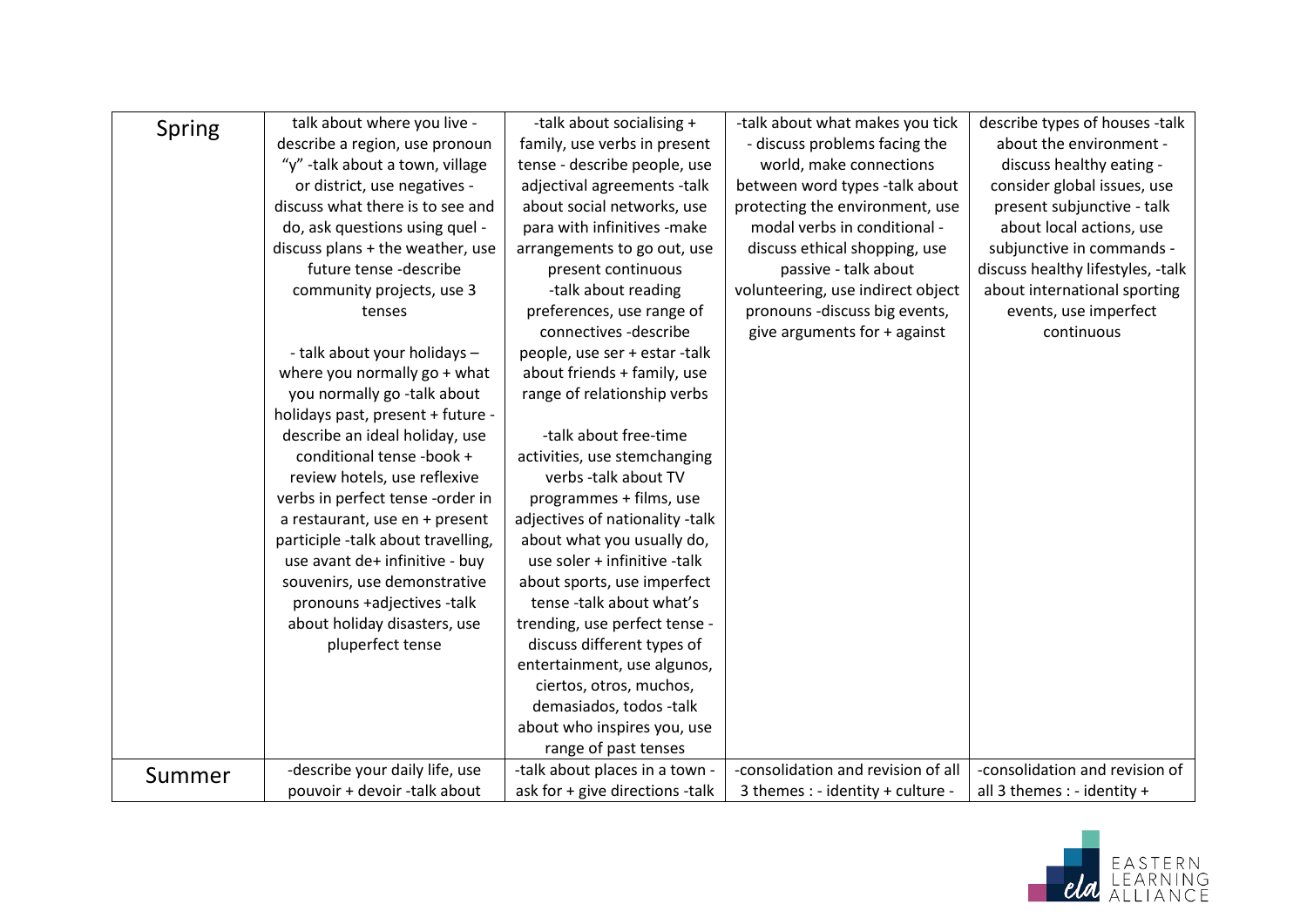|               | food for special occasions, use    | about shops, shop for          | local, national, international +  | culture - local, national,      |
|---------------|------------------------------------|--------------------------------|-----------------------------------|---------------------------------|
|               | pronoun "en" -use polite           | souvenirs -describe the        | global areas of interest -current | international + global areas of |
|               | language, ask questions using      | features of a region, use se   | + future study and employment     | interest -current + future      |
|               | tu+ vous -describe family          | puede + se peuden -plan        |                                   | study and employment            |
|               | celebrations, use venir de+        | what to do, use future tense   |                                   |                                 |
|               | infinitive -describe festivals +   | - shop for clothes + presents, |                                   |                                 |
|               | traditions, use combination of     | use demonstrative adjectives   |                                   |                                 |
|               | tenses                             | -talk about problems in a      |                                   |                                 |
|               |                                    | town, use conditional tense -  |                                   |                                 |
|               |                                    | describe a visit in the past,  |                                   |                                 |
|               |                                    | use different tenses together  |                                   |                                 |
| Rationale for | Topics and grammar are             | Topics and grammar are         | Topics and grammar are            | Topics and grammar are          |
|               | organised in this logical order    | organised in this logical      | organised in this logical order   | organised in this logical order |
| this          | that builds on vocab               | order that builds on vocab     | that builds on vocab acquisition, | that builds on vocab            |
| sequencing    | acquisition, use of grammar +      | acquisition, use of grammar    | use of grammar + developing       | acquisition, use of grammar +   |
|               | developing prior knowledge, so     | + developing prior             | prior knowledge, so that pupils   | developing prior knowledge,     |
|               | that pupils can reapply this is a  | knowledge, so that pupils      | can reapply this is a new         | so that pupils can reapply this |
|               | new context, using increasingly    | can reapply this is a new      | context, using increasingly       | is a new context, using         |
|               | complex vocab + grammar. Eg        | context, using increasingly    | complex vocab + grammar. Eg       | increasingly complex vocab +    |
|               | the imperfect tense first person   | complex vocab + grammar.       | conditional tense is covered in   | grammar. Eg in the autumn       |
|               | singular is developed from yr9     | E.g. consolidation of the      | Y10 for regular verbs, before     | term, pupils learn to describe  |
|               | (with some more complex            | future tense in the autumn     | more complex modal verbs in       | mealtimes, so that they can     |
|               | irregular verbs) in the first half | term, imperfect tense in the   | the conditional are used in Y11   | discuss the deeper, more        |
|               | of the autumn term, before         | spring term enables students   |                                   | complex issue of healthy        |
|               | learning more complex verb         | to learn more complex          |                                   | lifestyles in the spring term   |
|               | endings using a range of           | conditional tense in the       |                                   |                                 |
|               | pronouns                           | summer, which is a             |                                   |                                 |
|               |                                    | combination of future +        |                                   |                                 |
|               |                                    | imperfect                      |                                   |                                 |

## **How and where do students build knowledge through KS4?**